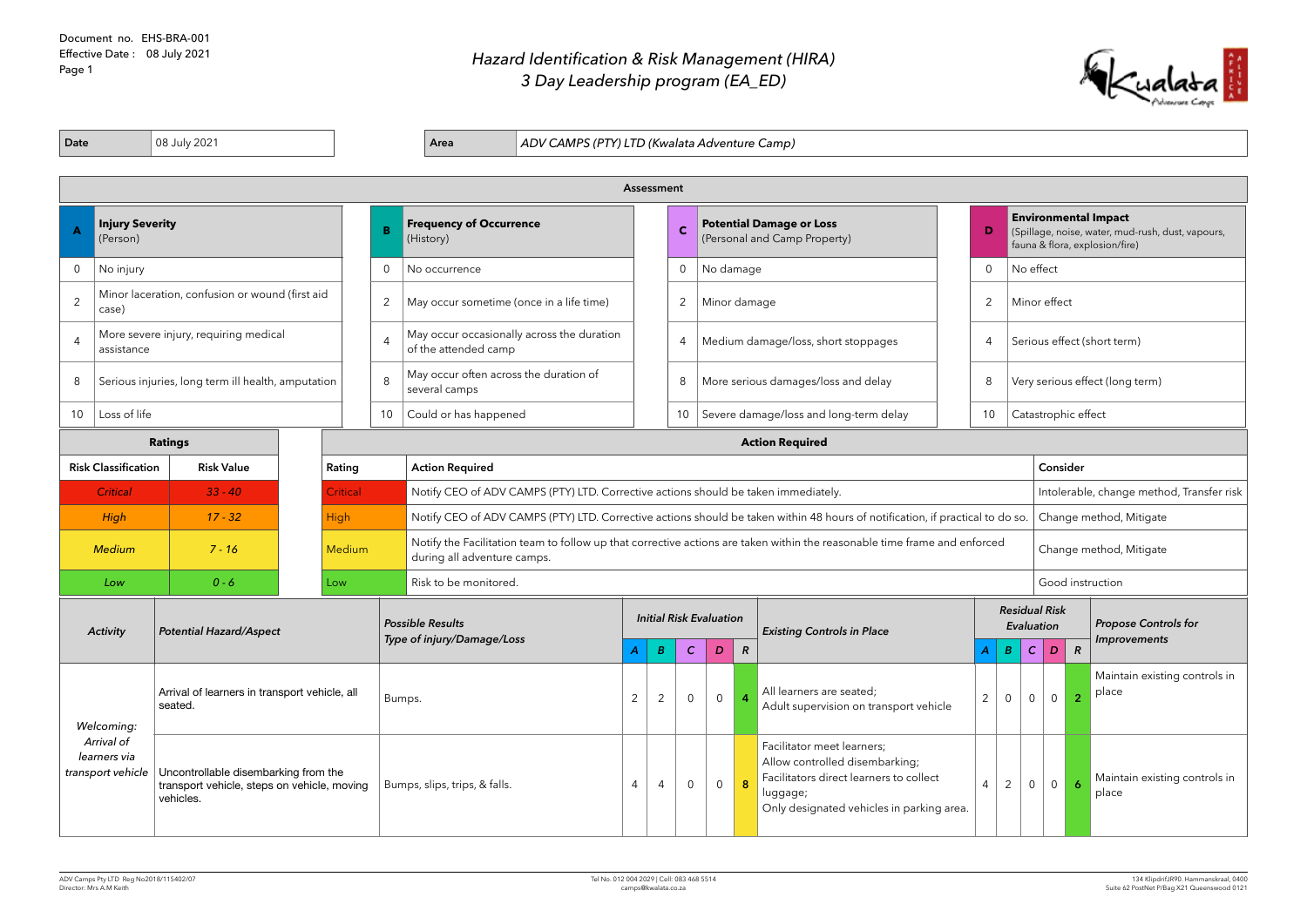| <b>Activity</b>                                                             | <b>Potential Hazard/Aspect</b>                                                                                       | <b>Possible Results</b><br>Type of injury/Damage/Loss                                                                                                                                                               |                |                | <b>Initial Risk Evaluation</b> |                |                | <b>Existing Controls in Place</b>                                                                                                                                                                                                                            |                | <b>Residual Risk</b><br>Evaluation |                |                |                | <b>Propose Controls for</b>                                                              |  |
|-----------------------------------------------------------------------------|----------------------------------------------------------------------------------------------------------------------|---------------------------------------------------------------------------------------------------------------------------------------------------------------------------------------------------------------------|----------------|----------------|--------------------------------|----------------|----------------|--------------------------------------------------------------------------------------------------------------------------------------------------------------------------------------------------------------------------------------------------------------|----------------|------------------------------------|----------------|----------------|----------------|------------------------------------------------------------------------------------------|--|
|                                                                             |                                                                                                                      |                                                                                                                                                                                                                     |                | B              | $\mathcal{C}$                  | $\mathbf{D}$   | $\mathcal{R}$  |                                                                                                                                                                                                                                                              |                | B                                  | $\mathcal{C}$  | D              | $\mathcal{R}$  | Improvements                                                                             |  |
| Day1                                                                        |                                                                                                                      |                                                                                                                                                                                                                     |                |                |                                |                |                |                                                                                                                                                                                                                                                              |                |                                    |                |                |                |                                                                                          |  |
| Welcoming:<br>Arrival of                                                    | Collection of luggage (bulk, heavy, etc.)<br>from the transport vehicle.                                             | Awkward movement, strains.                                                                                                                                                                                          | $\overline{2}$ | $\overline{2}$ | 2                              | $\overline{0}$ |                | Adult / facilitator supervision ; Assisting<br>with heavy / bulky luggage                                                                                                                                                                                    | $\overline{2}$ | $\overline{2}$                     | $\overline{0}$ | $\overline{0}$ | $\overline{4}$ | Maintain existing controls in<br>place                                                   |  |
| learners via<br>transport vehicle                                           | Learners gathering / assembling at the<br>welcoming area.                                                            | Bumps, slips, trips, & falls.                                                                                                                                                                                       | $\overline{2}$ | $\overline{2}$ | $\overline{0}$                 | $\overline{0}$ |                | Adult / facilitator supervision;<br>Orderly assembly instructions.                                                                                                                                                                                           | $\overline{0}$ | $\overline{2}$                     | $\overline{0}$ | $\overline{0}$ | $\overline{2}$ | Maintain existing controls in<br>place                                                   |  |
| Teams / Groups:<br>Learners<br>assigned to<br>groups                        | Movement of learners to gather into<br>designated teems / groups.                                                    | Bumps, slips, trips, & falls.                                                                                                                                                                                       | $\overline{2}$ | $\overline{2}$ | $\overline{0}$                 | $\overline{0}$ |                | Adult / facilitator supervision;<br>Orderly assembly instructions.                                                                                                                                                                                           | $\overline{0}$ | $\overline{2}$                     | $\mathsf{O}$   | $\overline{0}$ | $\overline{2}$ | Maintain existing controls in<br>place                                                   |  |
| <b>Body Checks:</b><br><b>Safety Drill</b><br>procedures.                   | Unclear safety drill instructions;<br>Not paying attention to instructions.                                          | Running on grass and paved areas;<br>Potential slips, trips, & falls                                                                                                                                                | 4              | 8              | $\overline{0}$                 | $\overline{0}$ | 12             | Controlled environment;<br>Adult / facilitators supervision                                                                                                                                                                                                  | $\overline{4}$ | $\overline{2}$                     | $\overline{0}$ | $0-1$          | $\overline{6}$ | No running, but fast walking'<br>instructions;<br>Maintain existing controls in<br>place |  |
| Camp Rules:<br>Rules of the<br>camp                                         | Explaining/Discussing the rules of the<br>camp to the learners, while learners sitting<br>down                       | Boredom;<br>Horseplay.                                                                                                                                                                                              | 0              | $\overline{2}$ | $\mathbf{2}$                   | $\overline{0}$ | $\overline{4}$ | Adult / facilitators supervision;<br>No horseplay allowed;<br>Get learners involved in the discussion.                                                                                                                                                       | $\overline{0}$ | $\overline{2}$                     | $\overline{0}$ | $\overline{0}$ | $\overline{2}$ | Maintain existing controls in<br>place                                                   |  |
| Room<br>Allocation:<br>Learners are<br>allocated to<br>designated<br>rooms. | Room allocation with double level bunk<br>beds.                                                                      | Slipping of step and/or falling from top level<br>bunk bed;<br>Bumps, slips, trips, & falls during horseplay                                                                                                        | 10             | 4              | $\overline{0}$                 | $\overline{0}$ |                | Rails on top bunk beds;<br>Heights restrictions, minimum height<br>14 occupying top bunk beds (above 1.25m);<br>Warning instructions for horseplay inside<br>rooms and on top bunk bed                                                                       | $\overline{2}$ | $\overline{2}$                     | $\overline{0}$ | 0 <sup>1</sup> | $\overline{4}$ | Maintain existing controls in<br>place;<br>Enforcement by adult<br>supervision.          |  |
| Activity:<br>Ice breakers                                                   | Fun playful activities aimed at breaking the<br>ice (socialising and teamwork)                                       | Boredom;<br>Horseplay.2                                                                                                                                                                                             | $\overline{2}$ | $\overline{2}$ | $\overline{0}$                 | $\overline{0}$ |                | Adult / facilitators supervision;<br>No horseplay allowed.                                                                                                                                                                                                   | $\overline{2}$ | $\overline{2}$                     | $\overline{0}$ | $\overline{0}$ |                | Maintain existing controls in<br>place                                                   |  |
| Orientation:<br>Exploring camp<br>area.                                     | Familiarisation of the entire camp area and<br>location of camp facilities.                                          | Excitement and running around;<br>Potential slips, trips & falls                                                                                                                                                    | 4              | 8              | $\overline{0}$                 | $\overline{0}$ | 12             | Controlled environment;<br>Adult / facilitators supervision                                                                                                                                                                                                  | $\overline{4}$ | $\overline{2}$                     | $\overline{0}$ | $\overline{0}$ | 6              | Maintain existing controls in<br>place                                                   |  |
| <b>Meal Times:</b><br>Lunch<br>Serving and<br>eating meals                  | Queueing and served meals;<br>Washing own dishes and cutlery;<br>Poorly cleaned cutlery;<br>Food wastage / disposal. | Heated surface can cause skin burns;<br>Hot soapy water can cause skin burns;<br>Washing cutlery can cause cuts, and punters;<br>Bacteria exposure from poorly washed cutlery;<br>Incorrect disposal of food waste. | 4              | 4              | $\overline{0}$                 | $\mathbf{2}$   |                | Adult / facilitators supervision;<br>Adults serving food to learners;<br>Controlled activities;<br><b>10</b> Soapy dish water prepared by adults;<br>Inspection of cleaned / washed cutlery;<br>Effective labelling of waste streams,<br>recycling processes | $\overline{2}$ | 2                                  | $\overline{0}$ | $\overline{2}$ | 6              | Maintain existing controls in<br>place                                                   |  |

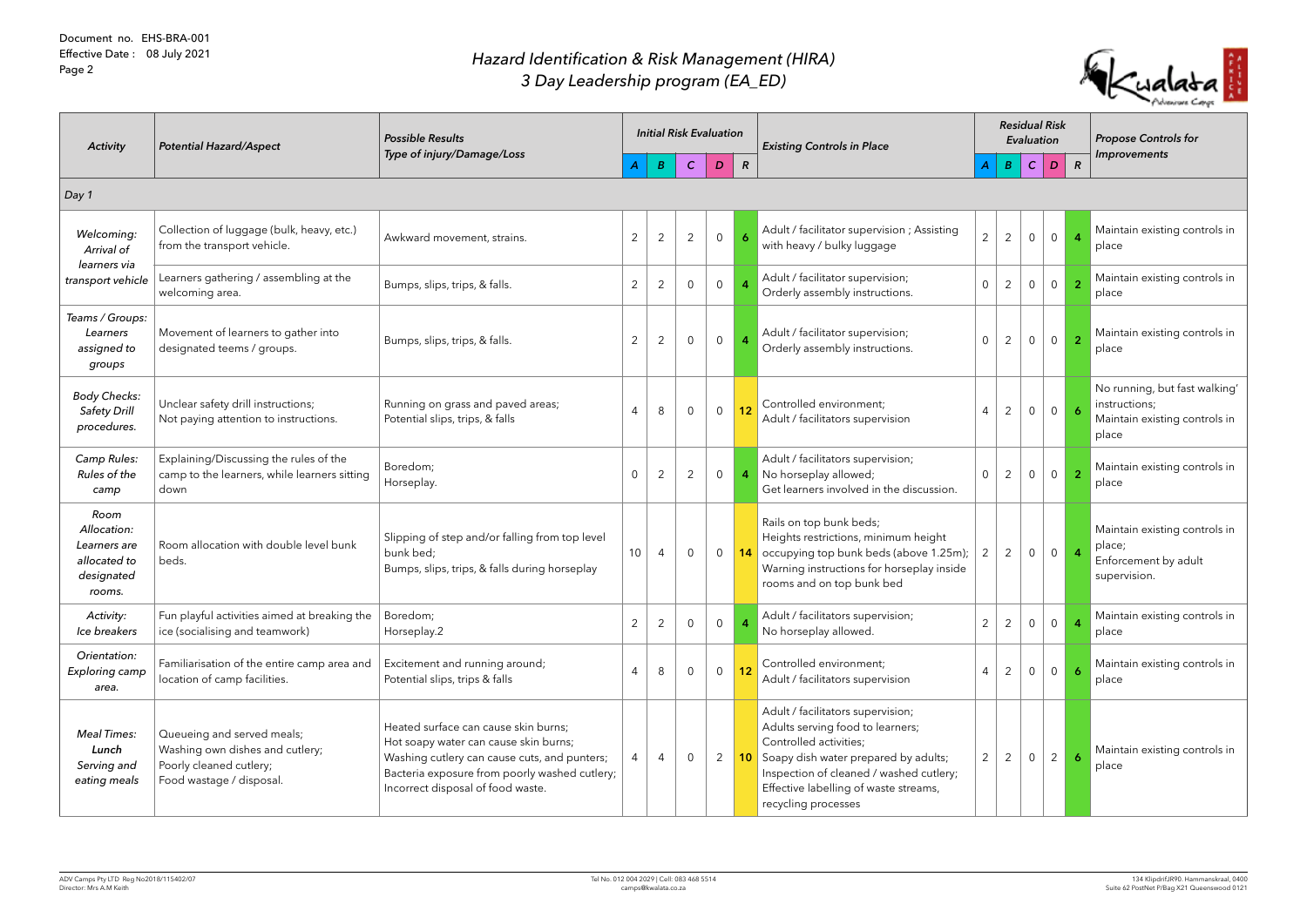| <b>Activity</b>                                                    | <b>Potential Hazard/Aspect</b>                                                                                                                                             | <b>Possible Results</b><br>Type of injury/Damage/Loss                                                                                                                                                               |                |                          | <b>Initial Risk Evaluation</b> |                |                | <b>Existing Controls in Place</b>                                                                                                                                                                                                                            |                | <b>Residual Risk</b><br>Evaluation |                |                |                | <b>Propose Controls for</b>                                                          |
|--------------------------------------------------------------------|----------------------------------------------------------------------------------------------------------------------------------------------------------------------------|---------------------------------------------------------------------------------------------------------------------------------------------------------------------------------------------------------------------|----------------|--------------------------|--------------------------------|----------------|----------------|--------------------------------------------------------------------------------------------------------------------------------------------------------------------------------------------------------------------------------------------------------------|----------------|------------------------------------|----------------|----------------|----------------|--------------------------------------------------------------------------------------|
|                                                                    |                                                                                                                                                                            |                                                                                                                                                                                                                     |                | $\boldsymbol{B}$         | $\mathcal{C}$                  | D              | $\mathcal{R}$  |                                                                                                                                                                                                                                                              |                |                                    | $B \mid C$     | D              | $\mathcal{R}$  | Improvements                                                                         |
| Activity:<br>Leadership<br>Discussion &<br>Theory                  | The Concept of leadership & effective<br>teams, leadership styles, tools to aid in<br>effective teamwork                                                                   | Boredom;<br>Horseplay.                                                                                                                                                                                              | $\overline{2}$ | $\overline{2}$           | 2                              | $\overline{0}$ | $\overline{6}$ | Adult / facilitators supervision;<br>No horseplay allowed;<br>Learners to participate in the discussion                                                                                                                                                      | $\overline{2}$ | $\overline{2}$                     | $\overline{0}$ | $\circ$        | $\overline{4}$ | Maintain existing controls in<br>place                                               |
|                                                                    |                                                                                                                                                                            |                                                                                                                                                                                                                     |                | <b>Activity Rotation</b> |                                |                |                |                                                                                                                                                                                                                                                              |                |                                    |                |                |                |                                                                                      |
| Activity:<br>Bootup.                                               | Activity on grass area                                                                                                                                                     | Slips, trips, & falls;<br>Boredom                                                                                                                                                                                   | 4              | $\overline{2}$           | $\overline{0}$                 | $\overline{0}$ | -6             | Adult / facilitators supervision;<br>No horseplay allowed.                                                                                                                                                                                                   | $\overline{2}$ | $\overline{2}$                     | $\overline{0}$ | 0              |                | Maintain existing controls in<br>place                                               |
| Activity:<br>Rope platting                                         | Team get 3 different ropes and they work<br>together to plait the rope the longest and<br>as neat as possible                                                              | Falls, slips, & trips;<br>Sprains, strains, rope burns;<br>Abrasions;                                                                                                                                               | $\overline{4}$ | $\overline{2}$           | $\overline{0}$                 | $\overline{0}$ | 6              | Adult / facilitators supervision;<br>Teamwork, assistance required<br>Closed running shoes, sun tan lotion and<br>hat are minimum requirements for the<br>learners.                                                                                          | $\overline{2}$ | 2                                  | $\overline{0}$ | $\overline{0}$ | $\overline{4}$ | Maintain existing controls in<br>place                                               |
| Activity:<br>Maze                                                  | Going from one side to the other side<br>through the maze                                                                                                                  | Boredom;<br>Horseplay.                                                                                                                                                                                              | $\overline{2}$ | $\overline{2}$           | $\overline{0}$                 | $\overline{0}$ | $\overline{a}$ | Adult / facilitators supervision;<br>Slow moving activity;<br>No horseplay allowed.                                                                                                                                                                          | $2^{\circ}$    | $\overline{2}$                     | $\overline{0}$ | $\circ$        | $\overline{4}$ | Maintain existing controls in<br>place                                               |
| <b>Shower Time:</b><br>Designated time<br>slots                    | Wet & soapy floor surfaces;<br>Running to and from showers;<br>Wearing insufficient clothing to and from<br>showers;<br>Excessive water usage                              | Potential slips and falls;<br>Incident exposure;<br>Depletion of water resources.                                                                                                                                   | $\overline{2}$ | 4                        | $\overline{0}$                 | $\overline{4}$ |                | Caution instruction given by adults /<br>facilitators;<br>10 Camp rule: 'Dress in shower facility, no<br>towel wrapped bodies to and from<br>showers.                                                                                                        | $\overline{2}$ | $\overline{2}$                     | $\overline{0}$ | 2              | 6              | Maintain existing controls in<br>place;<br>enforcement of controlled<br>water usage. |
| <b>Meal Times:</b><br><b>Dinner</b><br>Serving and<br>eating meals | Queueing and served meals;<br>Washing own dishes and cutlery;<br>Poorly cleaned cutlery;<br>Food wastage / disposal.                                                       | Heated surface can cause skin burns;<br>Hot soapy water can cause skin burns;<br>Washing cutlery can cause cuts, and punters;<br>Bacteria exposure from poorly washed cutlery;<br>Incorrect disposal of food waste. | $\overline{4}$ | 4                        | 0                              | 2              |                | Adult / facilitators supervision;<br>Adults serving food to learners;<br>Controlled activities;<br><b>10</b> Soapy dish water prepared by adults;<br>Inspection of cleaned / washed cutlery;<br>Effective labelling of waste streams,<br>recycling processes | $\overline{2}$ | 2                                  | $\overline{0}$ | $2^{\circ}$    | 6              | Maintain existing controls in<br>place                                               |
| Activity:<br>Stalk the lantern.                                    | Night time activity with limited visibility;<br>Learners move in the dark in nature, stealth<br>to find a lantern;<br>Exposure to trees, rocks, uneven ground<br>surfaces. | excitement increases level of risk taking;<br>Bruises, lisaretion, abrasions;<br>Risk of getting lost;<br>Property damage (personal and camp sites);<br>Environmental damage.                                       | 4              | 4                        | 2                              | $\overline{2}$ | 12             | Adult / facilitator supervision;<br>Pre-activity discussion risk and protection<br>of environment;<br>Flash lights in use;<br>Dedicated first aid area and first aider<br>assigned (all facilitators' requirement.)                                          | $\overline{2}$ | 2                                  | $\overline{0}$ | 0              | 4              | Maintain existing controls in<br>place                                               |
| Activity:<br><b>Nature Talk</b>                                    | Presentation on birds, mammals, trees<br>(fauna & flora)                                                                                                                   | Boredom;<br>Horseplay.                                                                                                                                                                                              | $\overline{2}$ | 2                        | $\overline{0}$                 | $\overline{0}$ |                | Adult / facilitators supervision.                                                                                                                                                                                                                            | $\overline{2}$ | 2                                  | $\overline{0}$ | 0              | 4              | Maintain existing controls in<br>place                                               |

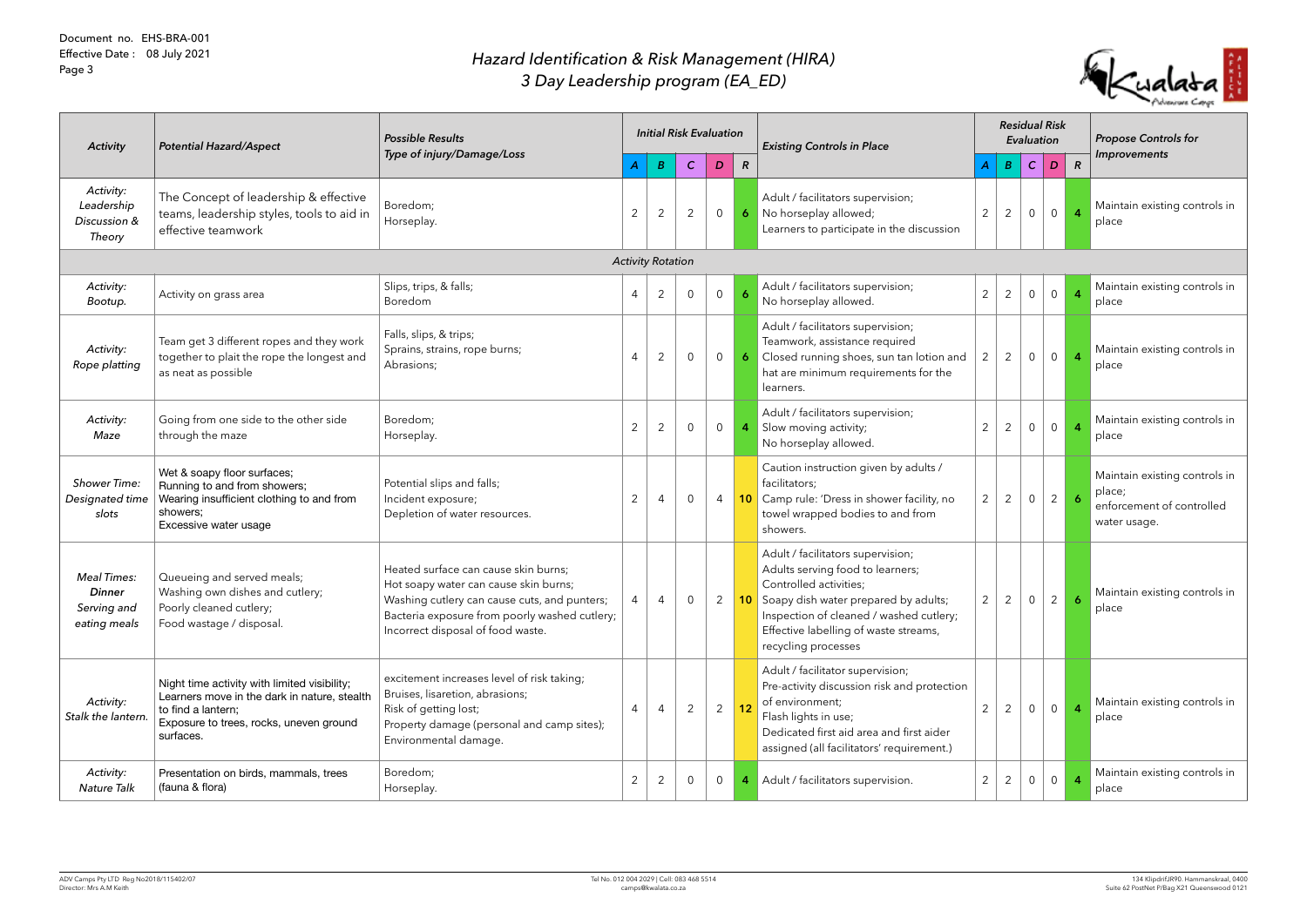## *Hazard Identification & Risk Management (HIRA) 3 Day Leadership program (EA\_ED)*

| <b>Activity</b>                                                           | <b>Potential Hazard/Aspect</b>                                                                                                             | <b>Possible Results</b>                                                                                                                                                                                             |                |                | <b>Initial Risk Evaluation</b> |                |                 | <b>Existing Controls in Place</b>                                                                                                                                                                                                                                                         |                | <b>Residual Risk</b> | Evaluation     |                  |                     | <b>Propose Controls for</b>                                                     |
|---------------------------------------------------------------------------|--------------------------------------------------------------------------------------------------------------------------------------------|---------------------------------------------------------------------------------------------------------------------------------------------------------------------------------------------------------------------|----------------|----------------|--------------------------------|----------------|-----------------|-------------------------------------------------------------------------------------------------------------------------------------------------------------------------------------------------------------------------------------------------------------------------------------------|----------------|----------------------|----------------|------------------|---------------------|---------------------------------------------------------------------------------|
|                                                                           |                                                                                                                                            | Type of injury/Damage/Loss                                                                                                                                                                                          |                | B              | $\mathcal{C}$                  | D              | $\mathbb{R}$    |                                                                                                                                                                                                                                                                                           |                | $\boldsymbol{B}$     | $\mathcal{C}$  | $\boldsymbol{D}$ | $\mathbb{R}$        | Improvements                                                                    |
| Sleeping:<br>Allocation<br>arrangements of<br>bed bunks                   | Two level bunk beds in rooms                                                                                                               | Slipping of step and/or falling from top level<br>bunk bed;<br>Bumps, slips, trips, & falls during horseplay                                                                                                        | 10             | $\overline{4}$ | $\overline{0}$                 | $\overline{0}$ |                 | Rails on top bunk beds;<br>Heights restrictions, minimum height<br>14 occupying top bunk beds (above 1.25m);<br>Warning instructions for horseplay inside<br>rooms and on top bunk bed                                                                                                    | $\overline{2}$ | $\overline{2}$       | $\overline{0}$ | $\overline{0}$   | $\overline{4}$      | Maintain existing controls in<br>place;<br>Enforcement by adult<br>supervision. |
| $\log 2$                                                                  |                                                                                                                                            |                                                                                                                                                                                                                     |                |                |                                |                |                 |                                                                                                                                                                                                                                                                                           |                |                      |                |                  |                     |                                                                                 |
| <b>Morning Coffee:</b><br>Early time<br>around the<br>fireplace           | Assembling and moving around at the fire<br>place;<br>Serving hot beverages.                                                               | Bumps, slips, trips, & falls;<br>Spilling / drinking hot beverages causing<br>burns to skin / inside mouth.                                                                                                         | $\overline{2}$ | 8              | $\overline{0}$                 | $\overline{0}$ |                 | Adult / facilitators supervision;<br><b>10</b> Controlled environment;<br>Facilitators serving beverages.                                                                                                                                                                                 | $\overline{2}$ | $\overline{4}$       | $\overline{0}$ | 0                |                     | Maintain existing controls in<br>place                                          |
| Activity:<br>Game drive                                                   | Game viewing from a moving vehicle;<br>Dangerous game (free roaming) - Big Five                                                            | Bumps, bruises from driving in an uneven<br>terrain;<br>Abrasions, lacerations from passing tree<br>branches;<br>Injuries and illness from fauna and flora<br>exposure.                                             | $\overline{4}$ | 2              | $\mathbf{2}$                   | $\overline{2}$ | 10 <sup>°</sup> | Qualified guide;<br>Game viewing protocols are adhered to;<br>Adult / facilitators supervision;<br>Emergency first aid kit kept on vehicle.                                                                                                                                               | $\overline{2}$ | $\overline{2}$       | $\overline{2}$ | $\overline{0}$   | $\ddot{\mathbf{6}}$ | Maintain existing controls in<br>place                                          |
| Activity:<br>Eco-walk<br>(approximately 1<br>hr for distance of<br>900m). | Exposure to environmental conditions<br>(weather and flora)                                                                                | Dust & pollen allergies;<br>Fatigue, thirst;<br>Slips, trips, & falls.                                                                                                                                              | $\overline{2}$ | $\overline{2}$ | $\overline{0}$                 | $2^{\circ}$    | $\overline{6}$  | Guided by facilitators;<br>Pathway flat and well marked;<br>Slow stop and go walk;<br>Controlled activity in early mornings;<br>Emergency first aid kit available during<br>the eco walk.                                                                                                 | $\overline{2}$ | $\overline{2}$       | $\overline{0}$ | 0                | $\overline{4}$      | Maintain existing controls in<br>place                                          |
| <b>Meal Times:</b><br><b>Breakfast</b><br>Serving and<br>eating meals     | Queueing and served meals;<br>Washing own dishes and cutlery;<br>Poorly cleaned cutlery;<br>Food wastage / disposal.                       | Heated surface can cause skin burns;<br>Hot soapy water can cause skin burns;<br>Washing cutlery can cause cuts, and punters;<br>Bacteria exposure from poorly washed cutlery;<br>Incorrect disposal of food waste. | $\overline{4}$ | 4              | $\overline{0}$                 | $\mathbf{2}$   |                 | Adult / facilitators supervision;<br>Adults serving food to learners;<br>Controlled activities;<br><b>10</b> Soapy dish water prepared by adults;<br>Inspection of cleaned / washed cutlery;<br>Effective labelling of waste streams,<br>recycling processes                              | $\overline{2}$ | 2                    | $\overline{0}$ | $\overline{2}$   | 6                   | Maintain existing controls in<br>place                                          |
| Activity:<br>Adventure<br>challenge<br>(approximately<br>45 min).         | Wooden obstacle course, competitive<br>activity;<br>Relay, log & tyre running;<br>Cargo net, table mountain, drain pipe;<br>Wall climbing. | Fatigue, thirst;<br>Falls, slips, & trips;<br>Sprains, strains, rope burns;<br>Abrasions;<br>Sunburn.                                                                                                               | 4              | 4              | $\overline{2}$                 | $2^{\circ}$    | 12 <sub>2</sub> | Adult / facilitator supervision at every<br>obstacle;<br>Closed running shoes, sun tan lotion and<br>hat are a minimum requirement for the<br>learners;<br>Water break before and after the activity;<br>Teamwork, assistance required;<br>Emergency first aid kit available at activity. | $\overline{4}$ | 2                    | $\overline{0}$ | 0                | $\ddot{\mathbf{6}}$ | Maintain existing controls in<br>place                                          |

*Activity Rotation*

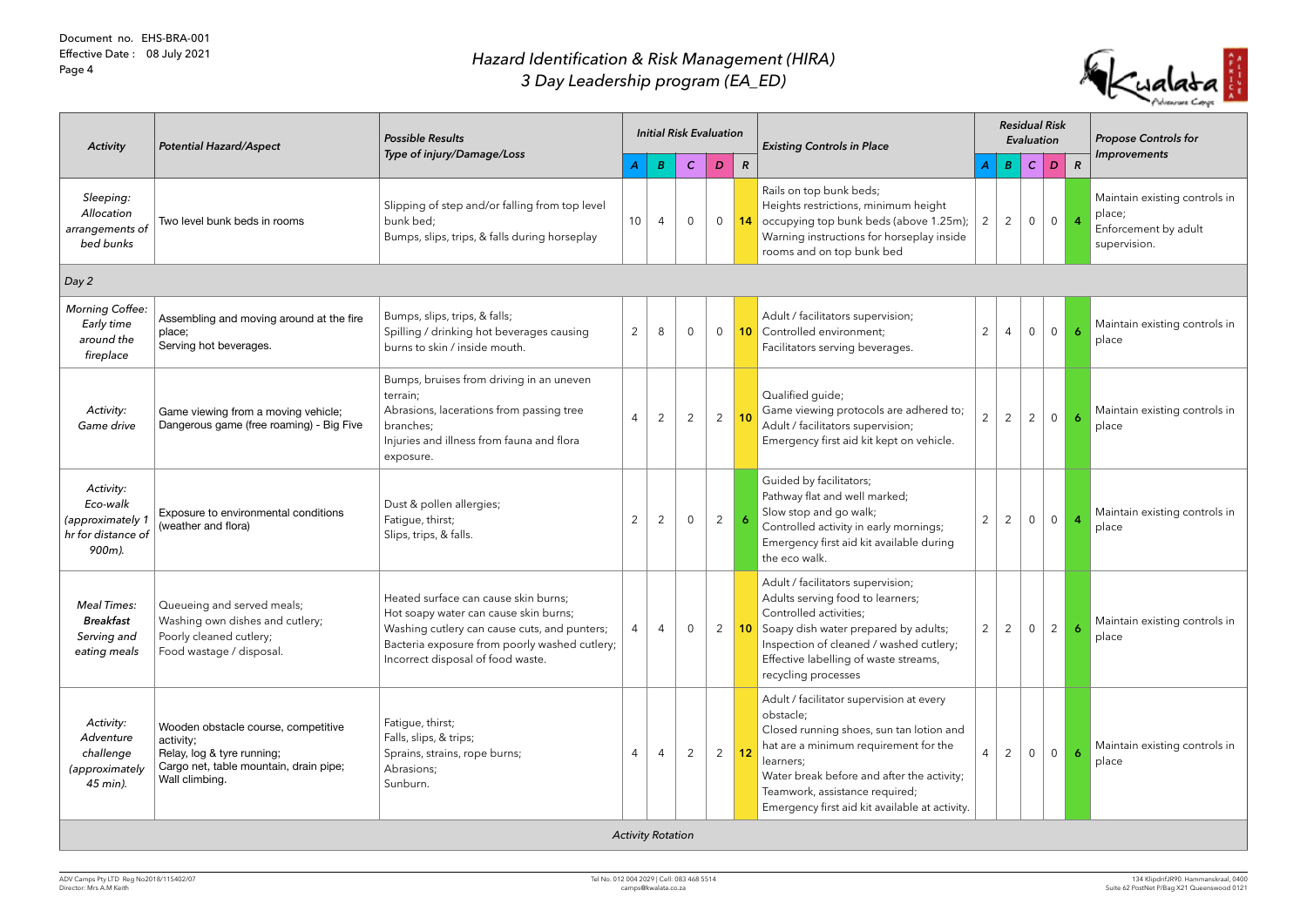## *Hazard Identification & Risk Management (HIRA) 3 Day Leadership program (EA\_ED)*

| <b>Activity</b>                                            | <b>Potential Hazard/Aspect</b>                                                                                                                | <b>Possible Results</b><br>Type of injury/Damage/Loss                                                                                                                                                               |                                  |                | <b>Initial Risk Evaluation</b> |                | <b>Existing Controls in Place</b>                                                                                                                                                                                                                            |                |                | Evaluation     | <b>Residual Risk</b> |                     | <b>Propose Controls for</b>                                                          |
|------------------------------------------------------------|-----------------------------------------------------------------------------------------------------------------------------------------------|---------------------------------------------------------------------------------------------------------------------------------------------------------------------------------------------------------------------|----------------------------------|----------------|--------------------------------|----------------|--------------------------------------------------------------------------------------------------------------------------------------------------------------------------------------------------------------------------------------------------------------|----------------|----------------|----------------|----------------------|---------------------|--------------------------------------------------------------------------------------|
|                                                            |                                                                                                                                               |                                                                                                                                                                                                                     | B                                | $\mathcal{C}$  | D                              | $\mathcal{R}$  |                                                                                                                                                                                                                                                              | $\bm{A}$       | $\overline{B}$ | $\mathcal{C}$  | D                    | $\mathbb{R}$        | Improvements                                                                         |
| Activity:<br>Email                                         | Activity of passing balls in between<br>learners.                                                                                             | Slips & falls                                                                                                                                                                                                       | $\overline{2}$<br>$\overline{2}$ | $\overline{0}$ | $\overline{0}$                 |                | Adult / facilitators supervision;<br>No horseplay allowed.                                                                                                                                                                                                   | $\overline{2}$ | $\overline{2}$ | $\overline{0}$ | $\overline{0}$       |                     | Maintain existing controls in<br>place                                               |
| Activity:<br>Footloose                                     | Moving along on top of upright wooden<br>posts, 10cm above ground.                                                                            | Slips, trips & falls;<br>Twisting ankles;<br>Splinters;<br>Abrasions of hands & knees.                                                                                                                              | 4<br>4                           | $\overline{0}$ | $\overline{0}$                 | 8 <sup>1</sup> | Adult / facilitators supervision;<br>Groups support (teams);<br>Slow moving activity.                                                                                                                                                                        | $\overline{2}$ | $\overline{2}$ | $\overline{0}$ | $\overline{0}$       |                     | Maintain existing controls in<br>place                                               |
| Activity:<br>Octopus                                       | Balancing ball on strings                                                                                                                     | Frustrations<br>Slips, trips & falls                                                                                                                                                                                | $\overline{2}$<br>$\overline{4}$ | $\overline{0}$ | $\overline{2}$                 |                | Adult / facilitators supervision;<br>No horseplay allowed.                                                                                                                                                                                                   | $\overline{2}$ | $\overline{2}$ | $\overline{0}$ | $\overline{0}$       |                     | Maintain existing controls in<br>place                                               |
| <b>Meal Times:</b><br>Lunch<br>Serving and<br>eating meals | Queueing and served meals;<br>Washing own dishes and cutlery;<br>Poorly cleaned cutlery;<br>Food wastage / disposal.                          | Heated surface can cause skin burns;<br>Hot soapy water can cause skin burns;<br>Washing cutlery can cause cuts, and punters;<br>Bacteria exposure from poorly washed cutlery;<br>Incorrect disposal of food waste. | 4<br>4                           | $\overline{0}$ | $\overline{2}$                 |                | Adult / facilitators supervision;<br>Adults serving food to learners;<br>Controlled activities;<br><b>10</b> Soapy dish water prepared by adults;<br>Inspection of cleaned / washed cutlery;<br>Effective labelling of waste streams,<br>recycling processes | $2^{\circ}$    | $\overline{2}$ | $\overline{0}$ | $\overline{2}$       | 6                   | Maintain existing controls in<br>place                                               |
|                                                            |                                                                                                                                               |                                                                                                                                                                                                                     | <b>Activity Rotation</b>         |                |                                |                |                                                                                                                                                                                                                                                              |                |                |                |                      |                     |                                                                                      |
| Activity:<br>Chinese pyramid                               | Shuffling rubber tyres into sequence,<br>picking and placing onto post.                                                                       | Fatigue;<br>Pinching, caught in between tyre and post;<br>Back, arm & shoulder strain                                                                                                                               | 4<br>4                           | $\overline{0}$ | $\overline{0}$                 | 8              | Adult / facilitators supervision;<br>Activity rule enforced: 'minimum number<br>of learners lifting larger tyres;<br>Caution of placing tyre on post                                                                                                         | 4              | $\overline{2}$ | $\overline{0}$ | $\overline{0}$       | $\ddot{\mathbf{6}}$ | Maintain existing controls in<br>place                                               |
| Activity:<br>Dry river<br>crossing                         | Crossing logs on flat surface, 20 cm above<br>ground.                                                                                         | Spilters;<br>Slips, trips & falls                                                                                                                                                                                   | 2<br>4                           | $\overline{0}$ | $\overline{0}$                 |                | Adult / facilitators supervision;<br>Slow moving activity;<br>Group support (teams);<br>Wooden beams are checked regularly for<br>splinters                                                                                                                  | $\overline{2}$ | 2              | $\overline{0}$ | $\overline{0}$       |                     | Maintain existing controls in<br>place                                               |
| Activity:<br>Strings attached                              | Placing of a circle on a target using ropes                                                                                                   | Sunburn;<br>Frustrations                                                                                                                                                                                            | 2<br>4                           | $\overline{0}$ | $\overline{0}$                 | $\overline{6}$ | Adult / facilitators supervision;<br>Water bottles are compulsory when<br>activities are in open areas;<br>Suntan lotion compulsory.                                                                                                                         | $\overline{2}$ | $\overline{2}$ | $\overline{0}$ | $\overline{0}$       |                     | Maintain existing controls in<br>place                                               |
| <b>Shower Time:</b><br>Designated time<br>slots            | Wet & soapy floor surfaces;<br>Running to and from showers;<br>Wearing insufficient clothing to and from<br>showers;<br>Excessive water usage | Potential slips and falls;<br>Incident exposure;<br>Depletion of water resources.                                                                                                                                   | 2<br>4                           | $\overline{0}$ | $\overline{4}$                 |                | Caution instruction given by adults /<br>facilitators;<br>10 Camp rule: 'Dress in shower facility, no<br>towel wrapped bodies to and from<br>showers.                                                                                                        | $\overline{2}$ | 2              | $\overline{0}$ | 2 <sup>1</sup>       | $\ddot{\mathbf{6}}$ | Maintain existing controls in<br>place;<br>enforcement of controlled<br>water usage. |

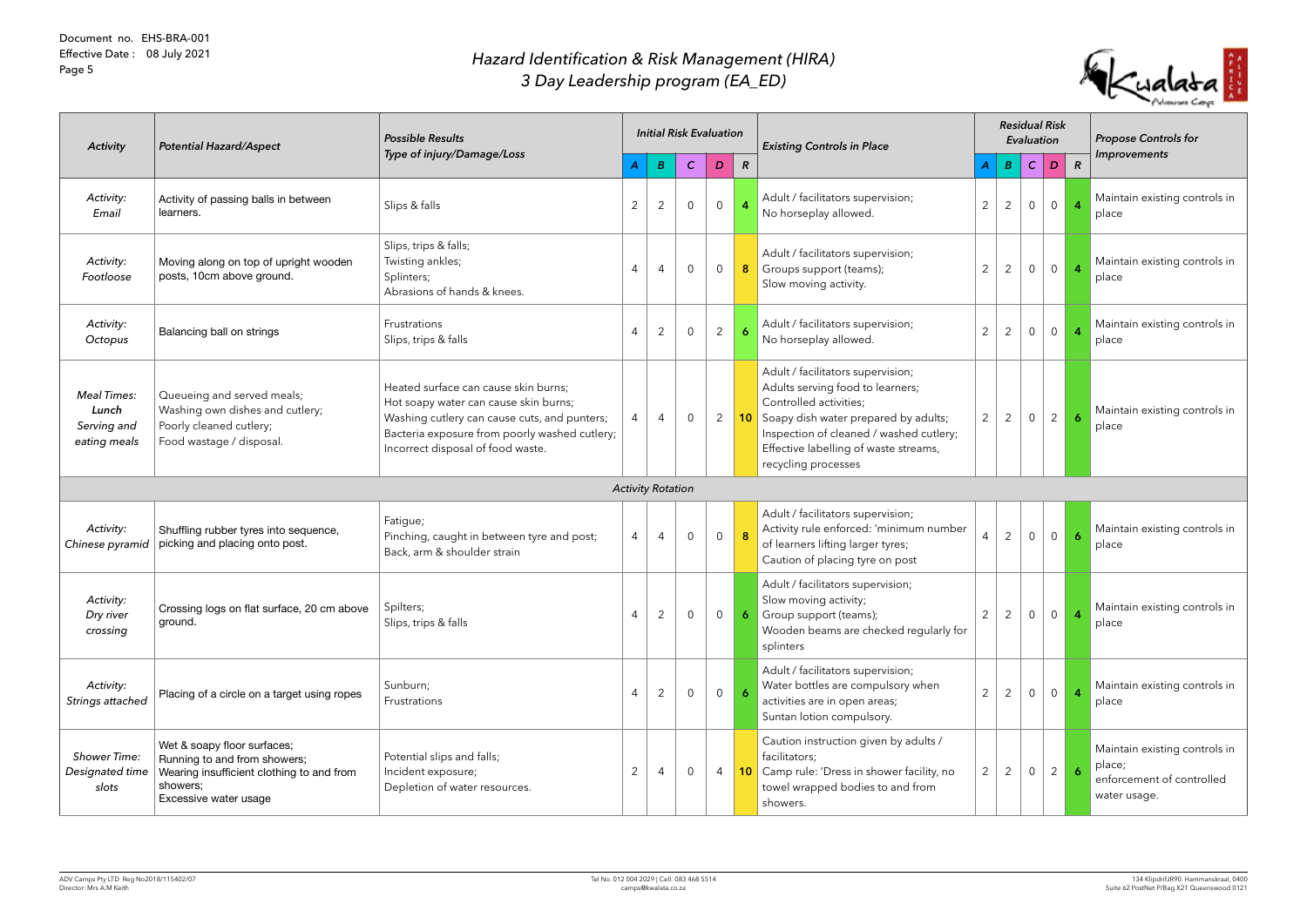| <b>Activity</b>                                                           | <b>Potential Hazard/Aspect</b>                                                                                       | <b>Possible Results</b><br>Type of injury/Damage/Loss                                                                                                                                                               |                 |                | <b>Initial Risk Evaluation</b> |                |                     | <b>Existing Controls in Place</b>                                                                                                                                                                                                                            |                         | <b>Residual Risk</b><br>Evaluation |                |                |                  | <b>Propose Controls for</b><br><b>Improvements</b>                              |
|---------------------------------------------------------------------------|----------------------------------------------------------------------------------------------------------------------|---------------------------------------------------------------------------------------------------------------------------------------------------------------------------------------------------------------------|-----------------|----------------|--------------------------------|----------------|---------------------|--------------------------------------------------------------------------------------------------------------------------------------------------------------------------------------------------------------------------------------------------------------|-------------------------|------------------------------------|----------------|----------------|------------------|---------------------------------------------------------------------------------|
|                                                                           |                                                                                                                      |                                                                                                                                                                                                                     | A               | B              | $\mathcal{C}$                  | D              | $\boldsymbol{R}$    |                                                                                                                                                                                                                                                              | $\overline{\mathsf{A}}$ | $\boldsymbol{B}$                   | $\mathcal{C}$  | D              | $\overline{R}$   |                                                                                 |
| Activity:<br>Potjiekos<br>competition                                     | Preparing food around campfire;<br>Using cutting utensils for preparation.                                           | Cuts (knives);<br>Burns (hot pots, fire);<br>Slips, trips (crowding)                                                                                                                                                | $\overline{4}$  | $\overline{4}$ | $\overline{2}$                 | $\overline{2}$ |                     | Adult / facilitators supervision;<br>Fire supplied by facilitators;<br>Supervised handling of pots;<br>12 Instruction & continuous coaching by<br>facilitators;<br>First aid kit available with burn shield;<br>Closed shoes at all times.                   | $\overline{2}$          | 2                                  | $\overline{2}$ | $\overline{0}$ | 6                | Maintain existing controls in<br>place                                          |
| Sleeping:<br>Allocation<br>arrangements of<br>bed bunks                   | Two level bunk beds in rooms                                                                                         | Slipping of step and/or falling from top level<br>bunk bed;<br>Bumps, slips, trips, & falls during horseplay                                                                                                        | 10 <sup>°</sup> | 4              | $\overline{0}$                 | $\overline{0}$ |                     | Rails on top bunk beds;<br>Heights restrictions, minimum height<br><b>14</b> occupying top bunk beds (above 1.25m);<br>Warning instructions for horseplay inside<br>rooms and on top bunk bed                                                                | $\overline{2}$          | $\overline{2}$                     |                | 0 0            | $\overline{4}$   | Maintain existing controls in<br>place;<br>Enforcement by adult<br>supervision. |
| Day3                                                                      |                                                                                                                      |                                                                                                                                                                                                                     |                 |                |                                |                |                     |                                                                                                                                                                                                                                                              |                         |                                    |                |                |                  |                                                                                 |
| <b>Morning Coffee:</b><br>Early time<br>around the<br>fireplace           | Assembling and moving around at the fire<br>place;<br>Serving hot beverages.                                         | Bumps, slips, trips, & falls;<br>Spilling / drinking hot beverages causing<br>burns to skin / inside mouth.                                                                                                         | 2               | 8              | $\overline{0}$                 | $\overline{0}$ |                     | Adult / facilitators supervision;<br><b>10</b> Controlled environment;<br>Facilitators serving beverages.                                                                                                                                                    | $\overline{2}$          | $\overline{4}$                     | $\overline{0}$ | $\overline{0}$ |                  | Maintain existing controls in<br>place                                          |
| Activity:<br>Game drive                                                   | Game viewing from a moving vehicle;<br>Dangerous game (free roaming) - Big Five                                      | Bumps, bruises from driving in an uneven<br>terrain;<br>Abrasions, lacerations from passing tree<br>branches;<br>Injuries and illness from fauna and flora<br>exposure.                                             | $\overline{4}$  | $\overline{2}$ | $\overline{2}$                 | $\overline{2}$ | 10                  | Qualified guide;<br>Game viewing protocols are adhered to;<br>Adult / facilitators supervision;<br>Emergency first aid kit kept on vehicle.                                                                                                                  | $\overline{2}$          | $\overline{2}$                     | $\overline{2}$ | $\overline{0}$ | $\boldsymbol{6}$ | Maintain existing controls in<br>place                                          |
| Activity:<br>Eco-walk<br>(approximately 1<br>hr for distance of<br>900m). | Exposure to environmental conditions<br>(weather and flora)                                                          | Dust & pollen allergies;<br>Fatigue, thirst;<br>Slips, trips, & falls.                                                                                                                                              | $\overline{2}$  | 2              | $\overline{0}$                 | $2^{\circ}$    | $\ddot{\mathbf{6}}$ | Guided by facilitators;<br>Pathway flat and well marked;<br>Slow stop and go walk;<br>Controlled activity in early mornings;<br>Emergency first aid kit available during<br>the eco walk.                                                                    | $2^{\circ}$             | 2                                  | $\overline{0}$ | $\overline{0}$ | $\overline{4}$   | Maintain existing controls in<br>place                                          |
| <b>Meal Times:</b><br><b>Breakfast</b><br>Serving and<br>eating meals     | Queueing and served meals;<br>Washing own dishes and cutlery;<br>Poorly cleaned cutlery;<br>Food wastage / disposal. | Heated surface can cause skin burns;<br>Hot soapy water can cause skin burns;<br>Washing cutlery can cause cuts, and punters;<br>Bacteria exposure from poorly washed cutlery;<br>Incorrect disposal of food waste. | $\overline{4}$  | 4              | $\overline{0}$                 | $\mathbf{2}$   |                     | Adult / facilitators supervision;<br>Adults serving food to learners;<br>Controlled activities;<br><b>10</b> Soapy dish water prepared by adults;<br>Inspection of cleaned / washed cutlery;<br>Effective labelling of waste streams,<br>recycling processes | $\overline{2}$          | 2                                  | $\overline{0}$ | $\overline{2}$ | 6                | Maintain existing controls in<br>place                                          |